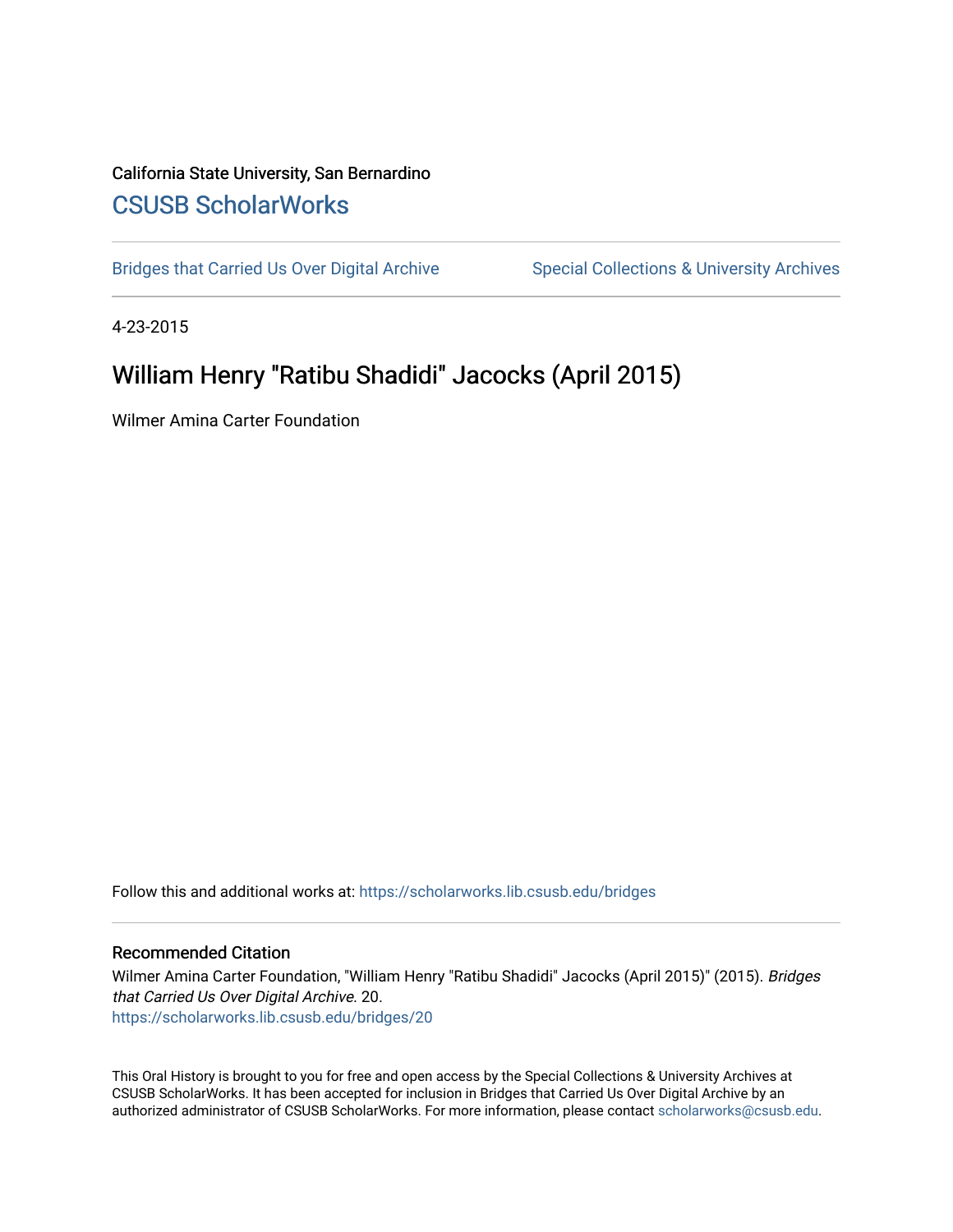# Bridges that Carried Us Over Project

Interview Summary

**Interviewee:** Ratibu Jacocks

**Interviewer:** Flora Williams

# **Interview Date:**

April 23, 2015

#### **Interview Location:** Rialto, CA

### **Interview Summary completed by**:

Riona Tsai, 2022

### **Description:**

Ratibu Jacocks discusses moving to the Inland Empire in 1977 to find a job with Ralston Purina after his own failed businesses, becoming their first African American salesperson. He talks about his experiences moving to San Bernardino and working for Senator Ruben Ayala Jacocks, being involved with many community based organizations such as the West Side Action Group, meeting his wife Amina Carter, his involvement with protesting the KKK in Fontana, and creating a directory listing community organizations. Jacocks also emphasizes the importance of culture, Kawaida, and the influence that Dr. Maulana Karenga had on his life. He began going by the name Ratibu Shadidi, a name chosen with the help of Dr. Karenga, instead of William Jacocks. Throughout his life, Jacock's philosophy always was "earn while you learn," which he used as his own guide and for people who are trying to move ahead in life.

### **Keywords:**

- Inland Empire
- Ralston Purina
- Great Eastern Department Stores
- Fortune 500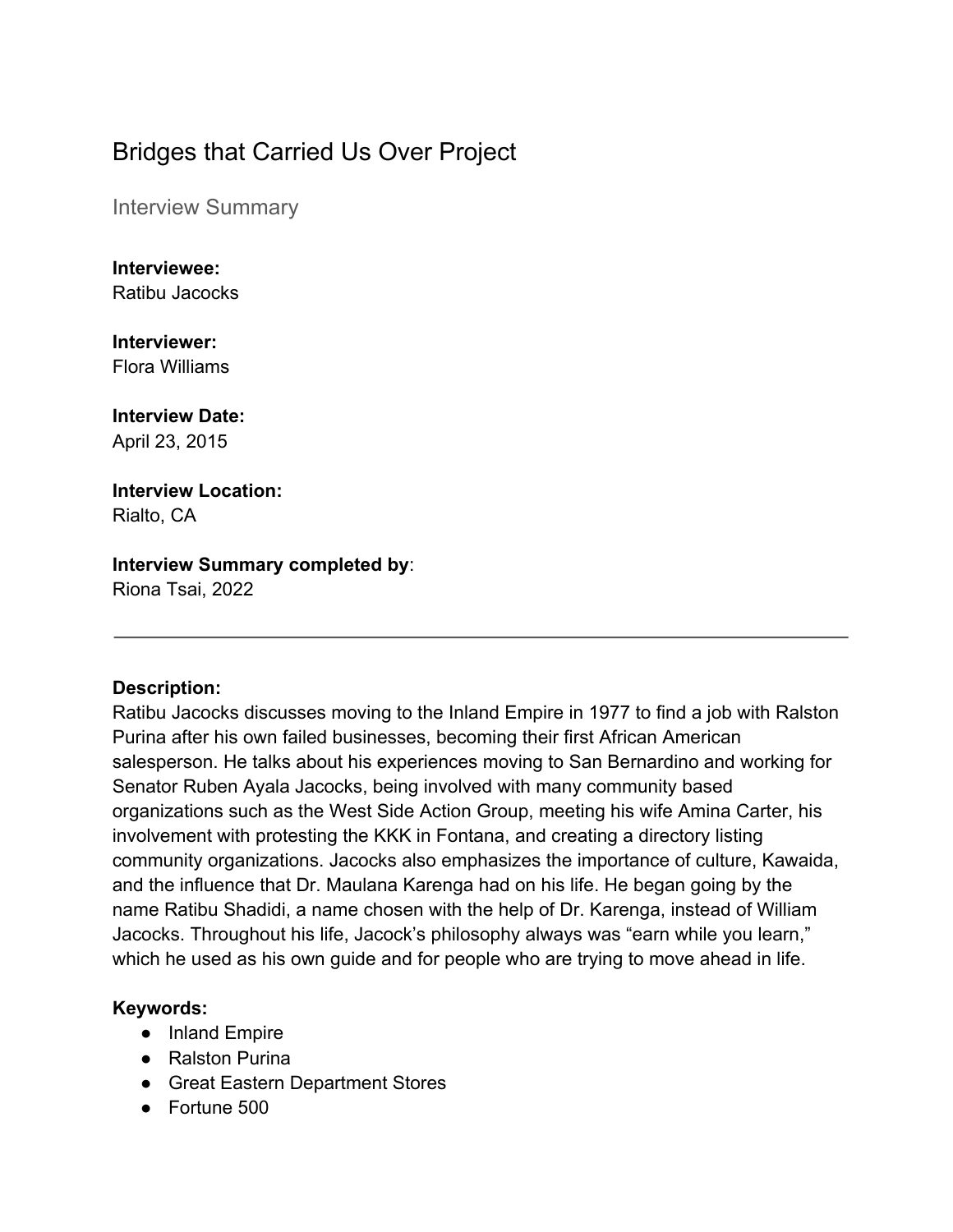- Money
- Learning
- Community based organizations
- Directory
- West Side Action Group
- Salesman
- Politics
- Church
- Religion
- Ku Klux Klan
- Fontana
- Africa
- Marcus Garvey
- Dr. Maulana Karenga
- Civil rights
- Culture
- Kawaida
- Bible

### **Spatial Coverage:**

| <b>General Location/Address</b>    | Name of Site (if relevant)                                       |
|------------------------------------|------------------------------------------------------------------|
| Inland Empire, California          | <b>Ralston Purina</b><br><b>Temple Missionary Baptist Church</b> |
| New Jersey                         | Great Eastern department stores                                  |
| New York                           | <b>Great Eastern department stores</b>                           |
| San Bernardino, California         |                                                                  |
| Highland, California               | Part of Senator Ruben Ayala's<br><b>Congressional District</b>   |
| Pomona, California                 | Part of Senator Ruben Ayala's<br><b>Congressional District</b>   |
| Riverside County, California       | N/A                                                              |
| Sierra Avenue, Fontana, California | N/A                                                              |
| Los Angeles, California            | N/A                                                              |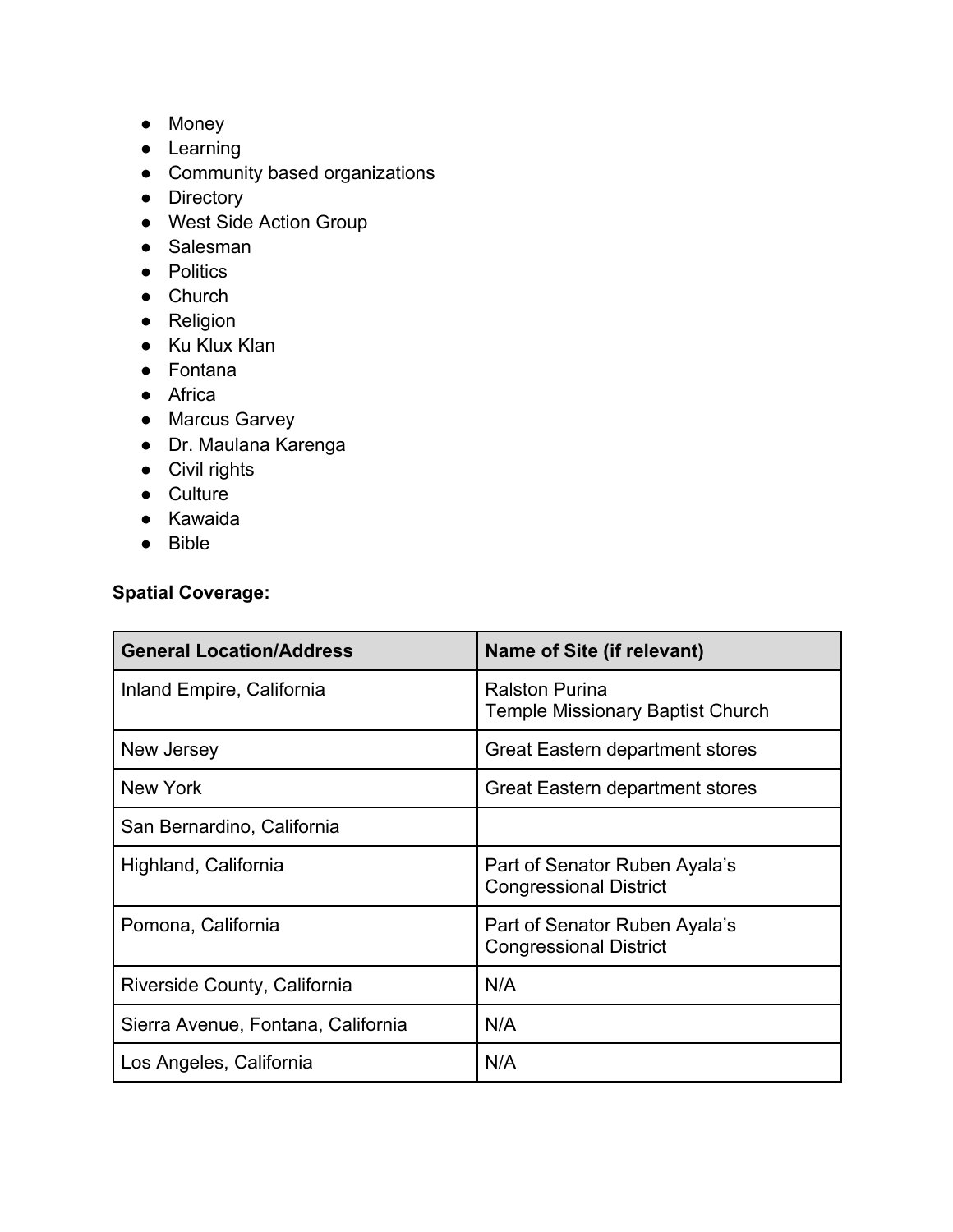| Egypt, Africa | N/A |
|---------------|-----|
| Greece        | N/A |

### **Temporal Coverage:**

• 1967-2015

#### **Key Events:**

- Ralston Purina salesman
- Working for Senator Ruben Ayala
- Kwanzaa
- Sierra Avenue March

# **Key Organizations:**

- Westside Action Group
- Temple Missionary Baptist Church
- Ku Klux Klan
- Black Muslims

#### **Interview Index:**

| <b>Media Format</b> | Time<br>(hh:mm:ss)   | <b>Topic Discussed</b>                                                  |
|---------------------|----------------------|-------------------------------------------------------------------------|
| Digital Video       | 00:00:37<br>00:04:21 | Coming to Inland Empire to look for salesman<br>job with Ralston Purina |
| Digital Video       | 00:04:01             | Community based organizations; Publishing<br>business directory         |
| Digital Video       | 00:07:52<br>00:14:48 | Working for Senator Ruben Ayala                                         |
| Digital Video       | 00:07:56<br>00:21:03 | "Earning while learning"                                                |
| Digital Video       | 00:08:36             | Learning and earning at Ralston Purina                                  |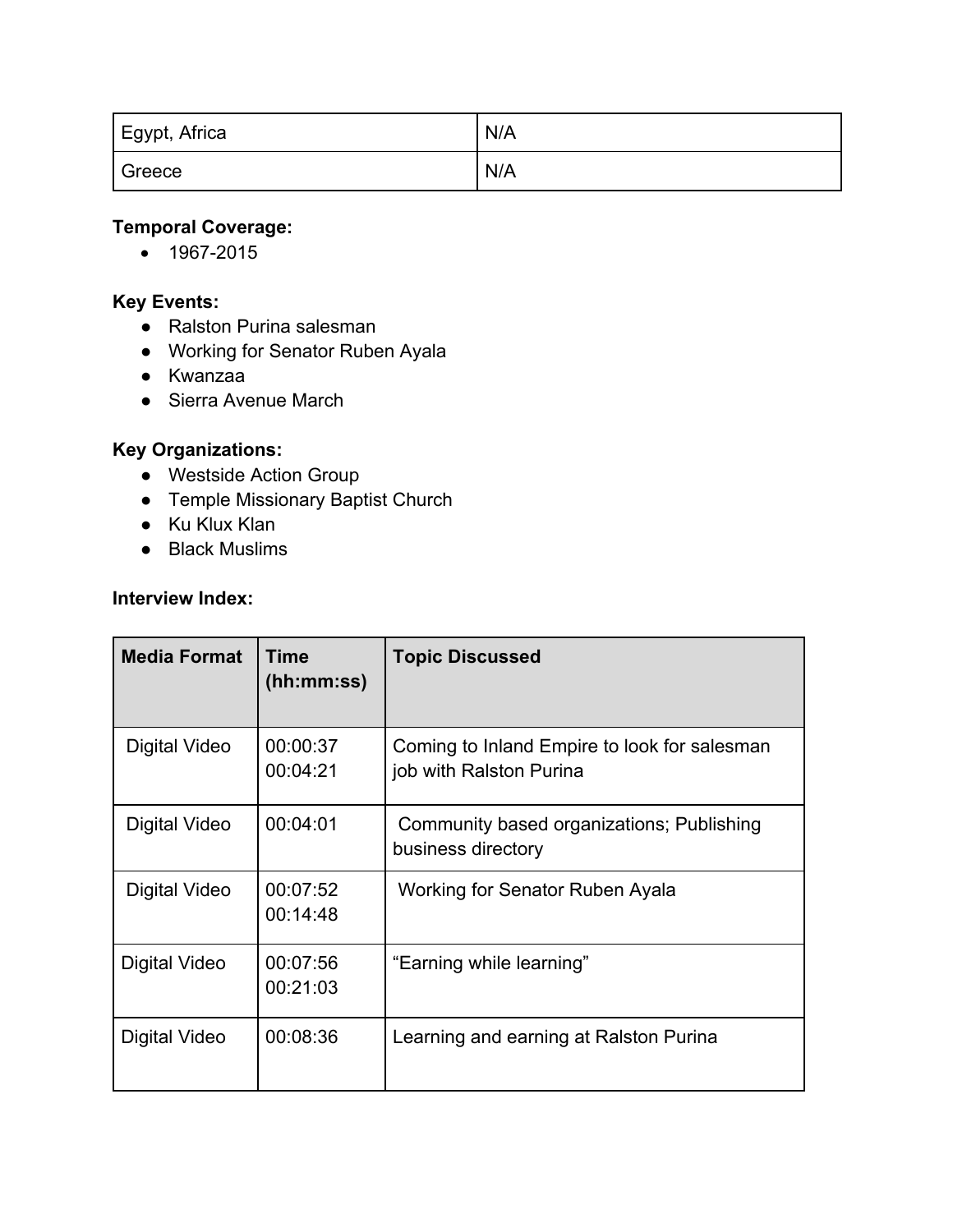| Digital Video        | 00:11:28 | Churches in Inland Empire; Meeting wife Wilmer<br>Amina Carter                      |
|----------------------|----------|-------------------------------------------------------------------------------------|
| Digital Video        | 00:18:05 | Sierra Avenue march against the KKK in<br>Fontana                                   |
| Digital Video        | 00:20:40 | Importance of having a heart of service                                             |
| <b>Digital Video</b> | 00:23:51 | Choosing to go by the name Ratibu Shadidi                                           |
| Digital Video        | 00:26:26 | Important figures in civil rights; Dr. Maulana<br>Karenga and importance of culture |
| <b>Digital Video</b> | 00:28:51 | Work of Kawaida                                                                     |
| Digital Video        | 00:35:52 | <b>Advice from Ratibu Jacocks</b>                                                   |

# **Related Materials:**

Oral History Interview with Jacocks from 2014.

### **Full interview transcript can be found below.**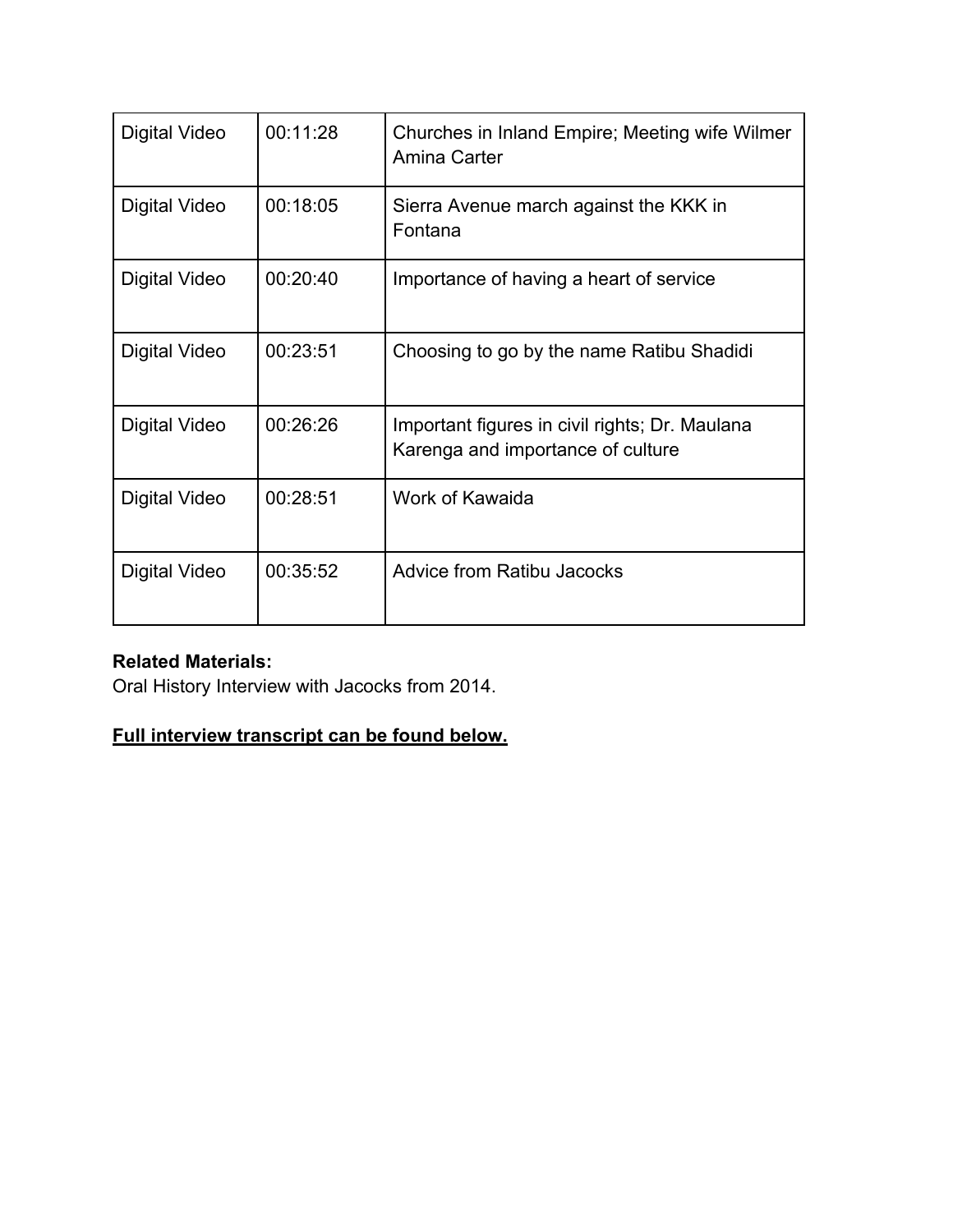Interview Transcript

# **Start of Interview:**

[00:00:00]

**Interviewer** [00:00:02] Today is April 23, 2015. We are here in your home, Ratibu. Can you go ahead and spell your name for me?

**Ratibu Jacocks** [00:00:13] Could I do what now?

**Interviewer** [00:00:13] Can you spell your name for me?

**Ratibu Jacocks** [00:00:15] William, W-I-L-L-I-A-M; Henry, H-E-N-R-Y; Jacocks, J-A-C-O-C-K-S. That's my name that was given to me by my parents. My name that I gave myself is Ratibu, R-A-T-I-B-U, Shadadi, S-H-A-D-I-D-I.

**Interviewer** [00:00:37] Okay. So, let's go ahead, let's get started. When did you come to the Inland Empire?

**Ratibu Jacocks** [00:00:44] I got here August 16th, 1977, the day that Elvis Presley died.

**Interviewer** [00:00:50] Why did you come to the Inland Empire?

**Ratibu Jacocks** [00:00:51] I got here because I was looking for a job for Ralston...with Ralston Purina to become their first African-American salesperson. They had over...they had two hundred salesmen. They had never hired a black or a woman.

**Interviewer** [00:01:09] Can you tell me a little bit about what Ralston Purina was and why it was so important for [inaudible]?

**Ratibu Jacocks** [00:01:14] Ralston Purina is a pet food company. I have been in business for myself before I was five years old. I've always operated my own business, in New Jersey, well, we had a chain of furniture stores. We were inside the great Eastern Department stores. They have fourteen in New Jersey, sixteen in New York, and they failed. They went out of business, and all of our businesses that we had failed. So, my business went into bankruptcy, my house went into foreclosure, my cars were repossessed, my bank account was closed. When I went to sleep, I had thought of nightmares, and when I woke up, I had thoughts of suicide. And I asked my father for five hundred dollars, and he said, "I want you to use what I've taught you all your life,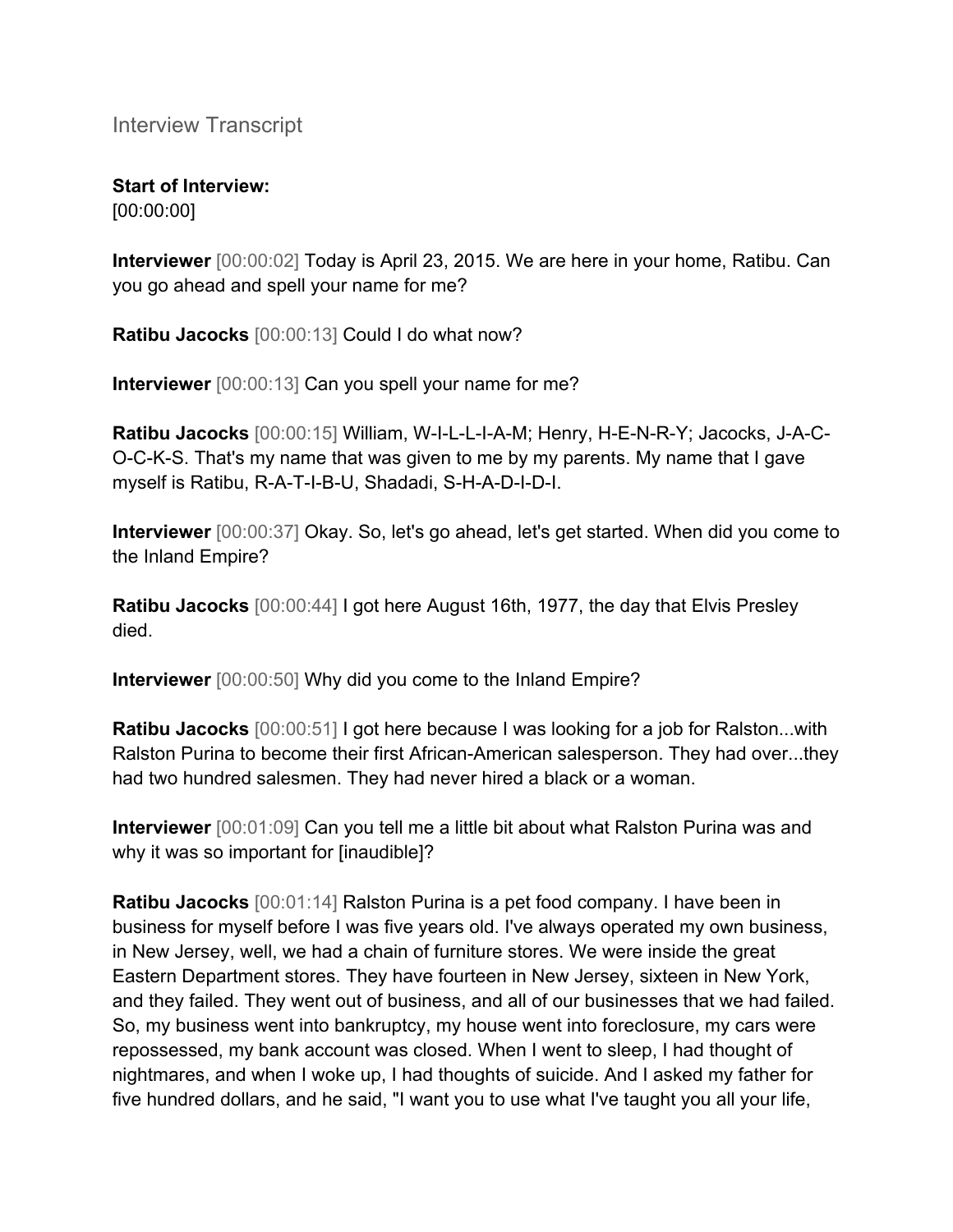that you have the power within you to help yourself. You don't need money, you need wisdom, so I want you to use wisdom. You have to earn while you learn, and that means find a company that can teach you something, and you can earn money while you are learning." And I looked in the Fortune 500 magazine, and Ralston Purina was the fourth largest company at that time, and they were earning over 4.5 billion dollars a year with two hundred salesmen, and I wanted to be one of those salesmen.

**Interviewer** [00:02:50] So, that's what brought you to the Inland Empire, and you did become one of those salespersons?

**Ratibu Jacocks** [00:02:54] Yes, I became one of the salespersons. First of all, they said they didn't have openings, so they couldn't hire me. The second thing they said that I didn't have the...I didn't have the educational qualifications. You had to have a college degree in order to work for them. And thirdly, they said you didn't have experience in the grocery industry, so you couldn't work with them. So, I said, "Is anything else that would keep me from working with you?" And they say, "Well, this is off the record. We had never hired a black or a woman, so if we were going to, we wouldn't hire you." But I know what most people don't know. I have the power within me to do anything, and so I figured out how to work for them. In fact, I volunteered for them for nine months before they recognized how great I was, and they asked me if I would be willing to go to California. And I said, "Well, do they pay in California?" They say yeah, and that's how I got here.

**Interviewer** [00:04:01] Okay. So, after you arrived here in the Inland Empire, did you join any community based organizations? What were some of the things you decided to make yourself a part of? 'Cause it's my understanding that when you came to the Inland Empire, you didn't know anybody. You were just focused on work and trying to establish yourself.

**Ratibu Jacocks** [00:04:21] Well, one, I was working with Ralston Purina. I wanted to know how a company could earn 4.5 billion dollars a year with only two hundred salesmen. How could you...? It was beyond my imagination, 4.5 billion dollars. We had done a million dollars in my own business. That was a lot of money, and now you're talking about billions of dollars. So, I wanted to know how they did it, so I learned how Ralston Purina was doing it. At this...[inaudible] At the same time, I always wanted to create my own business, so I created a directory. Well, first of all, I wanted to link businesses with contract opportunities from local governmental agencies, but because I didn't know any business...businesses to link, I completed a directory of minority women businesses. I always believe in the principle of earning as you learn, learn while you earn, so as I sold advertisements for the directory, I also learned that businesses is an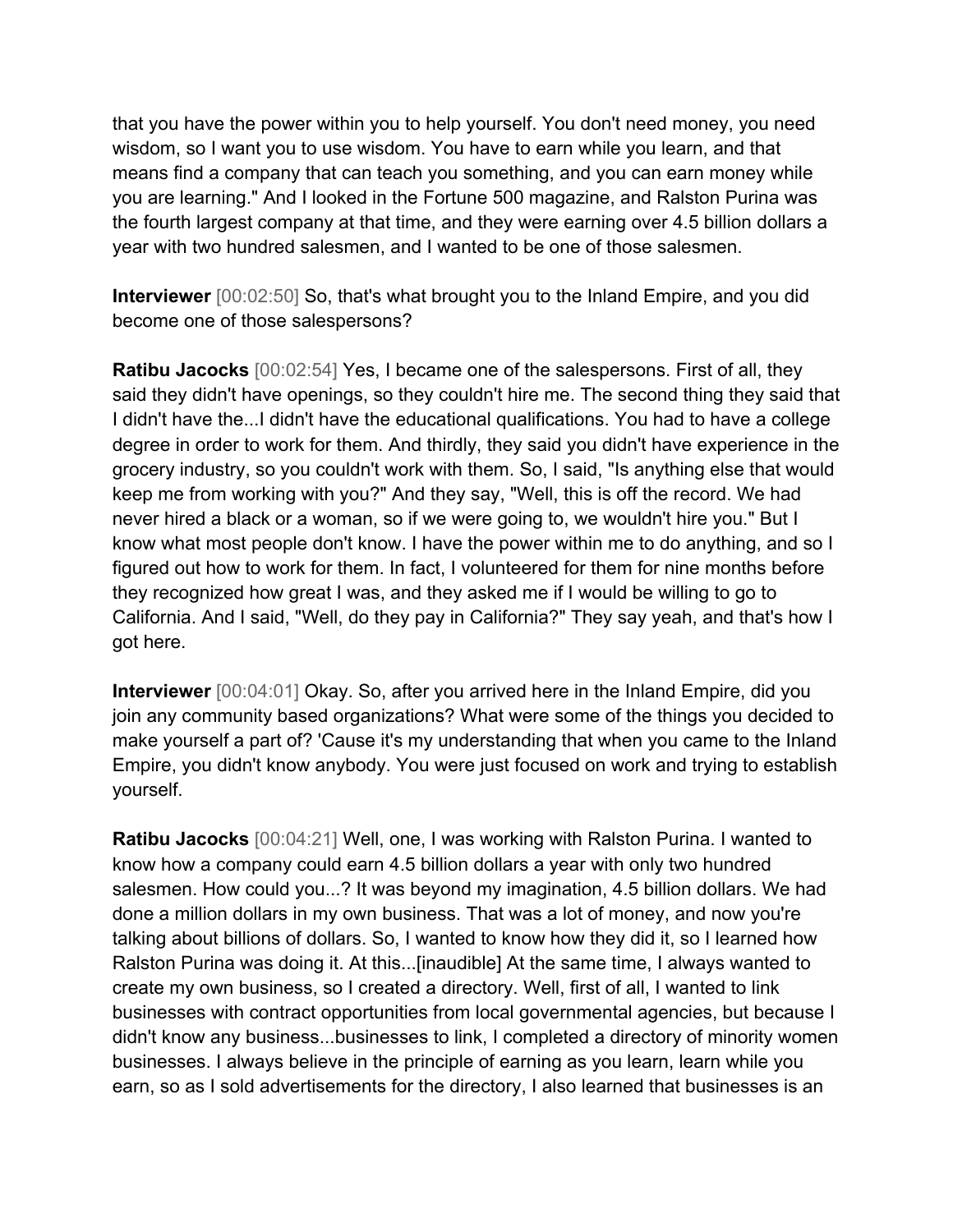area that will eventually be my client while I was working for Ralston Purina. [phone ringing] So, I was doing that at the same time. And so from '77 to '79, I did both, and in '79, I resigned. I published my directory, and I've been in business ever since.

**Interviewer** [00:05:59] Okay. Now back to the community based organizations. What community based organizations did you make yourself a part of?

**Ratibu Jacocks** [00:06:09] Well, the...because of the directory, I had a list of all the community, most of the community based organizations in this area, and one of the community based organizations that I was particularly interested in was the West Side Action Group. And the West Side Action Group was my type of organization because of their social obligation, moral obligation to serve. They didn't draw any attention or glory to themselves. They have elder people in the community, and that's what I got involved in in 1979 and still with them today.

**Interviewer** [00:06:56] Wow. So, you spent...

**Ratibu Jacocks** [00:06:56] But there was other organizations around, but I was not involved with them directly. I helped all of them that I could find.

**Interviewer** [00:07:07] And which ones did you find?

**Ratibu Jacocks** [00:07:09] I found all the organizations. I had a list of all organizations. That's what I'm telling you. I learned all organizations, what they were doing... Not only organizations, but community based organizations, but businesses from A to Z. I put those businesses in a directory. At the same time after I completed the directory, a guy who had been watching me named Mr. Art Townsend. He was the owner of the Precinct Reporter, and he told me that I need politics, so I worked for a state senator.

#### **Interviewer** And who is that?

**Ratibu Jacocks** [00:07:52] I moved in San Bernardino and I worked for State Senator Ruben Ayala. See earn while learning, and I said this to everybody who is trying to move ahead. Earn while you learn. Most people are learning, and they're not earning. Some people are earning, and they are not learning. So, I think it's a combination of both, all at the same time. Or you go to college and pay for your learning, but the main thing is that, for me, is to earn money at the same time that I am learning. You should pay me to learn, not I should pay you to learn. That's my philosophy.

**Interviewer** [00:08:36] Now, how do you earn while you learn?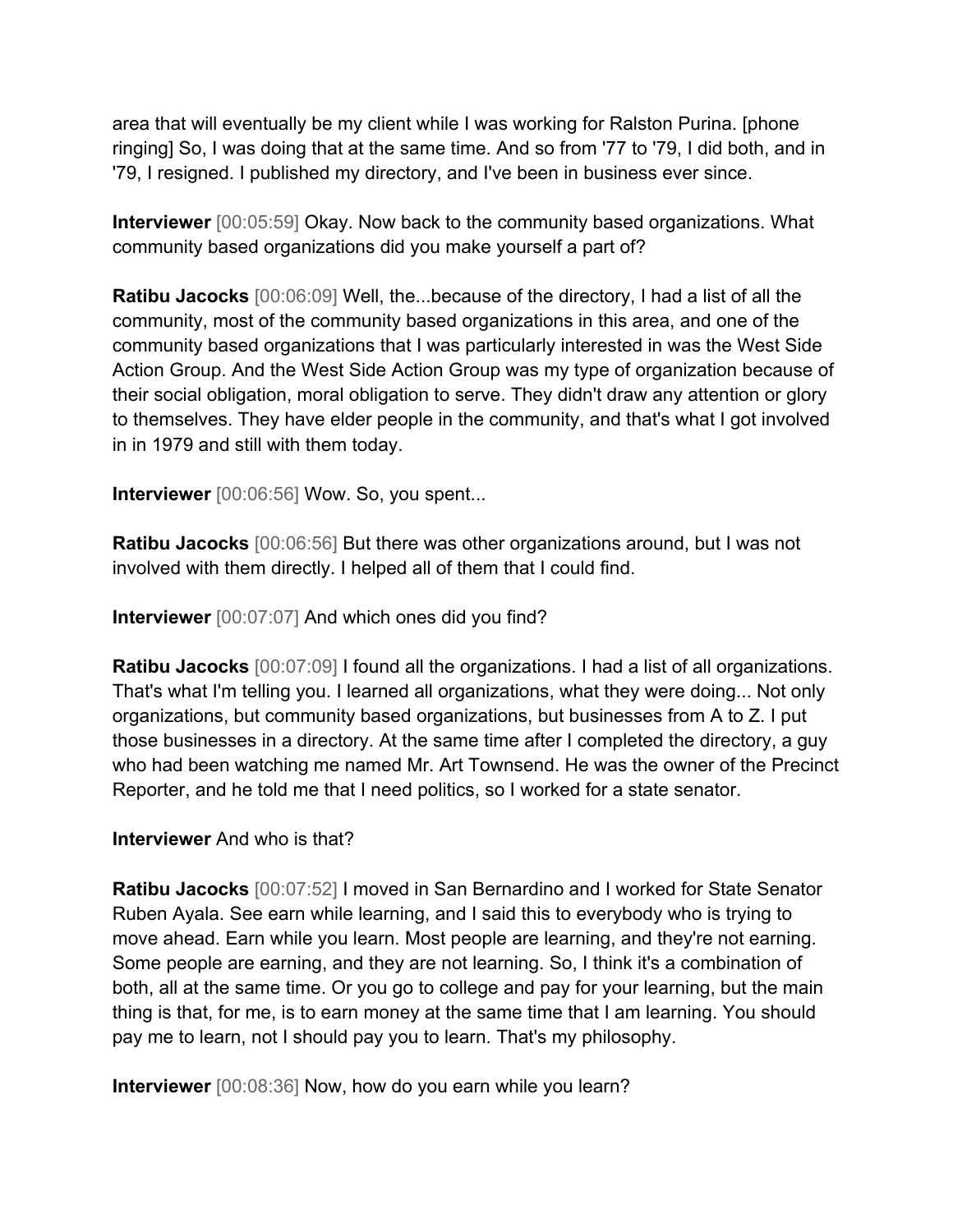**Ratibu Jacocks** [00:08:39] Well, with Ralston Purina, they pay me a very decent salary, they gave me a call allowance, they gave me an expense...expense account. So, I was getting...I was earning, but I learned how do you operate? How do you sell six million dollars a year from your car? How do you arrange advertisment, and how do you sell the product? So, I learned how they did it and by learning that, now I can apply that to what I do today.

**Interviewer** [00:09:13] Now, did you just ask them "how did you do this?" or did you spend the time looking?

**Ratibu Jacocks** [00:09:17] How did I do what?

**Interviewer** [00:09:18] Did you ask Ralston Purina how they were able to make four point five billion dollars a year? Did you asked them how to do advertisements? Did you ask them how to do any of the things that made them successful, or did you spend your time watching them?

**Ratibu Jacocks** [00:09:34] I was doing it.

**Interviewer** [00:09:35] You were just doing it.

**Ratibu Jacocks** [00:09:35] I worked as a salesman, I was required. Meow Mix was the cat food at the time, I'll never forget it. And so they put together a program for the television advertisement would hit, the coupons in the newspaper would hit, this place in the stores would be built, coupons on the products would be there so people could get fifty cents off a bag of cat food, and I watched how they operated. And as I watched them, I learned how...learn how they would distribute or how they would divide up their goal. They may have a quota of twenty thousand bales of dog food, and it was four of us, so we had to divide it up. And I asked them, the other people in the group, to take what they wanted. I would take whatever they didn't want and supersede the goal. Sometimes I would sell more than all of them together. I was just a fantastic salesman, but I had to learn how do you operate. It's not just selling. It's how do you operate the business so you could reach the goal, and they taught me that. They was real good at that, but the same with the senator. When I went to work with him, I want to know how politics work. How do you...how do you get a bill, a thought in your mind to become a law where everybody got to do it now? And I learned that by working for a senator. So, always, any job I had, anything I thought about, I wanted to earn as I was learning, and I wanted them to pay me for learning.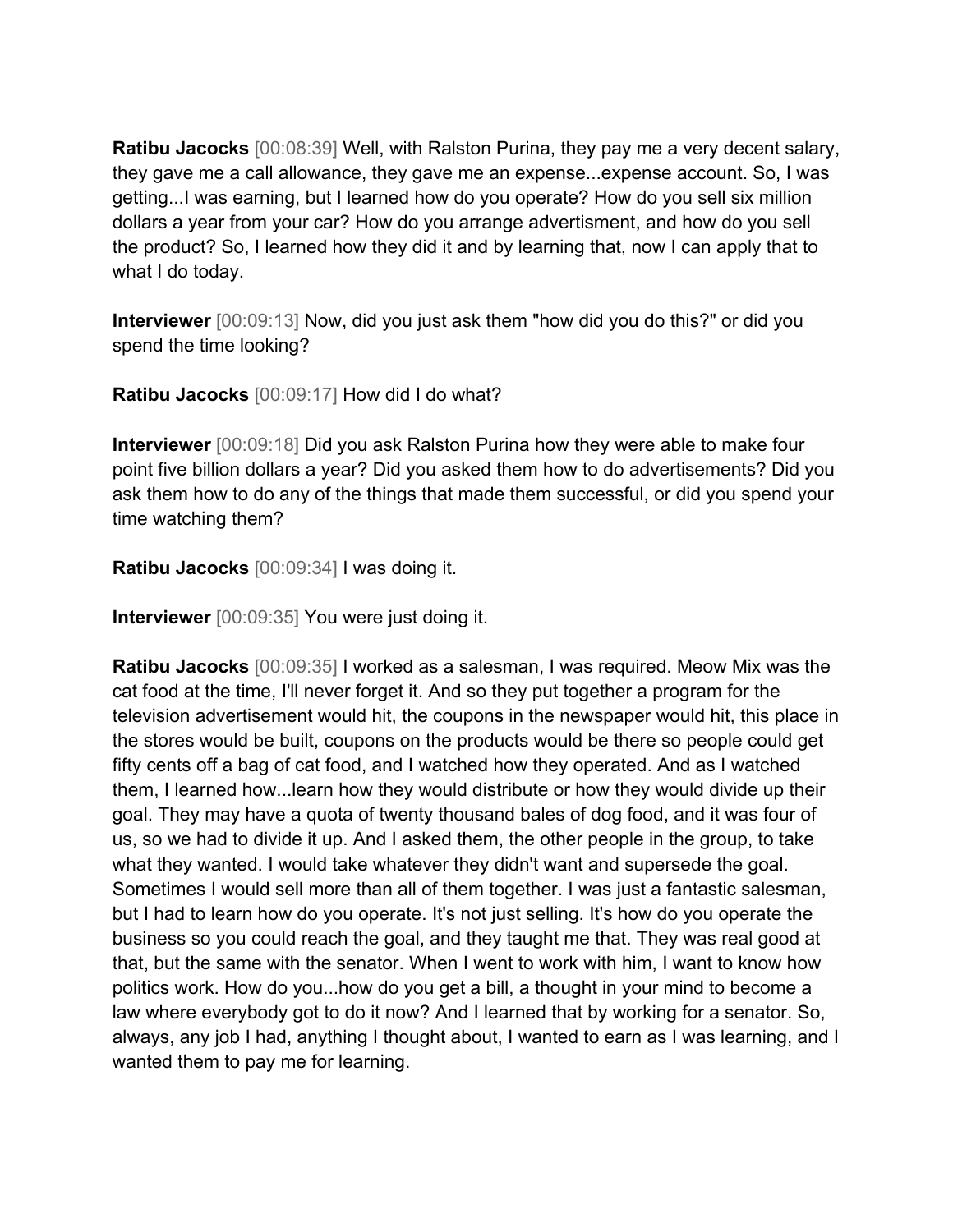**Interviewer** [00:11:28] Okay. Now, changing the course of our conversation, I want to talk about the churches or any churches that you decided to associate yourself with when you did come to the Inland Empire.

**Ratibu Jacocks** [00:11:43] Well, when I...as I said, when I first came here, I didn't know anybody which gave me a real good benefit that most people don't have because they come they...most people come in and have baggage. I call it baggage: people they know, people that know them, people that judge them, people who rate them, people who point them to certain...certain directions. I had none of that, so I could see everything, and I could decide. And in 1979, February the 24th, I attended an event that had over a thousand people, maybe fifteen hundred people there, and...and I was not paying any attention to the program. In fact, my face was against the back wall, and the stage was fifteen hundred people...people away. And I heard this voice say, "Hi, my name is Wilmer Amina Carter." And I turned around, and I said, "That's my wife." And everybody at the table laughed. And it took a little while for me to know her, but one of the things she required in order for me to take her out over Saturdays, she wanted me to go to church with her on Sunday. I wasn't interested in going to church any day, especially on Sunday. I wanted to rest. And I said, "Okay, Saturday is coming up. You can go out with me tonight, Saturday." She said, "No, Sunday is before Saturday, and you go to church with me first, and then I'll go out with you Saturday." So, I went to church with her, and I've been going to that church ever since. That was in 1982, but I met her in '79, so it didn't happen overnight. It took a little while before we would go to church, and that was Temple Missionary Baptist Church. And I began teaching Sunday school there, and I've been teaching Sunday school there since 1982.

**Interviewer** [00:14:06] Wow.

**Ratibu Jacocks** [00:14:06] So, I earn while I learn.

**Interviewer** [00:14:09] Yeah.

**Ratibu Jacocks** [00:14:11] You see, even in the church. Even in the church. If it's not paying me, I'm not going to teach Sunday school. If I don't get benefit from...I have to benefit equally. I don't want to do anything that I'm not getting paid for, and I don't want to get paid from anything that I'm not learning from and benefiting from in other ways. So, that's why I went to that church.

**Interviewer** [00:14:40] Wow. That's...that's quite a story. That's really sweet.

**Ratibu Jacocks** [00:14:45] You never heard that story?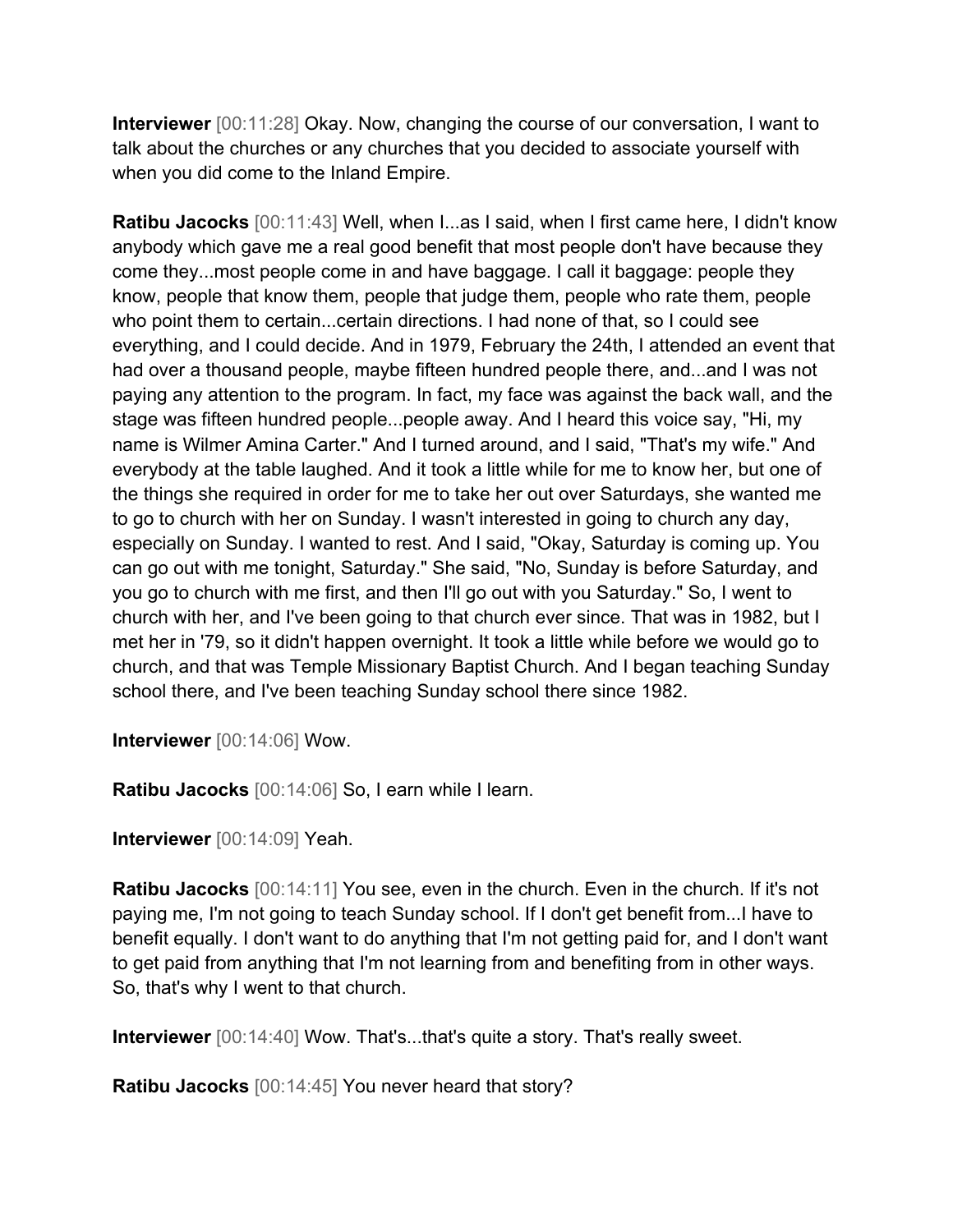**Interviewer** [00:14:46] I've never heard that story. It's beautiful.

**Ratibu Jacocks** [00:14:48] So, let me tell you another story about the directory...

**Interviewer** [00:14:53] Okay.

**Ratibu Jacocks** [00:14:53] ...and Senator Ayala. I worked for Senator Ayala, as I said, to learn who in the community is making decisions, how highways are being built, how what has been distributed, how decisions are being made, and local governmental agencies and his district, and his district came from Highland to Pomona, primarily that ten south to Riverside County. So, I learned all about everybody and everything doing that four years. In '84, I was honored. And I went to the county, and I told them, "Now I want to link these businesses that I had collected in my directory to contracts from local governmental agencies. I had a directory, I had published two directories by then, and I wanted to link them. And...but I know that it takes money to do that, so I had the county to pay me eight thousand five hundred dollars to write a study on how to link businesses to contract opportunities with local governmental agencies. In 1984, three months, eight thousand five hundred dollars. Now, I use carpeting...flooring because I sell flooring all the time. That's how I earn money when no other money is coming in, I can sell flooring. So, I used flooring during the three month period, I bidded on sixteen bids, sixteen opportunities to sell flooring, and I won fourteen. One of the contracts that I won paid me a profit of eight thousand five hundred dollars. So, not only did I learned eight thousand five hundred dollars from the contract itself, earning another eight thousand dollars from one contract plus these other thirteen contracts that I had won, and so I made money during the ninety day study period. Why? Because I needed to earn while I was learning how to do this. So, I wrote a paper on how to sell your goods and services to local governmental agencies, published a directory, published a how to book, and then in 18-...in 1983, I asked Amina to run for school board, and she ran and won and became the first African American to serve on the Rialto Unified School Board of Directors. I always use the same theory: earn while learning, learn while earning.

**Interviewer** [00:18:00] Now, what are some of the incidents that shaped you here in the Inland Empire?

**Ratibu Jacocks** [00:18:05] Well, there was a lot of things going on in this area, and I had to be selective as to what I wanted to immerse myself in. One incident that stands out, I think it was maybe in '82, '83. There was a fella, Howard, who worked for the telephone company, and he was at the top of the pole in Fontana, and Fontana was known for the KKK. They were against black people. They were harming them, and they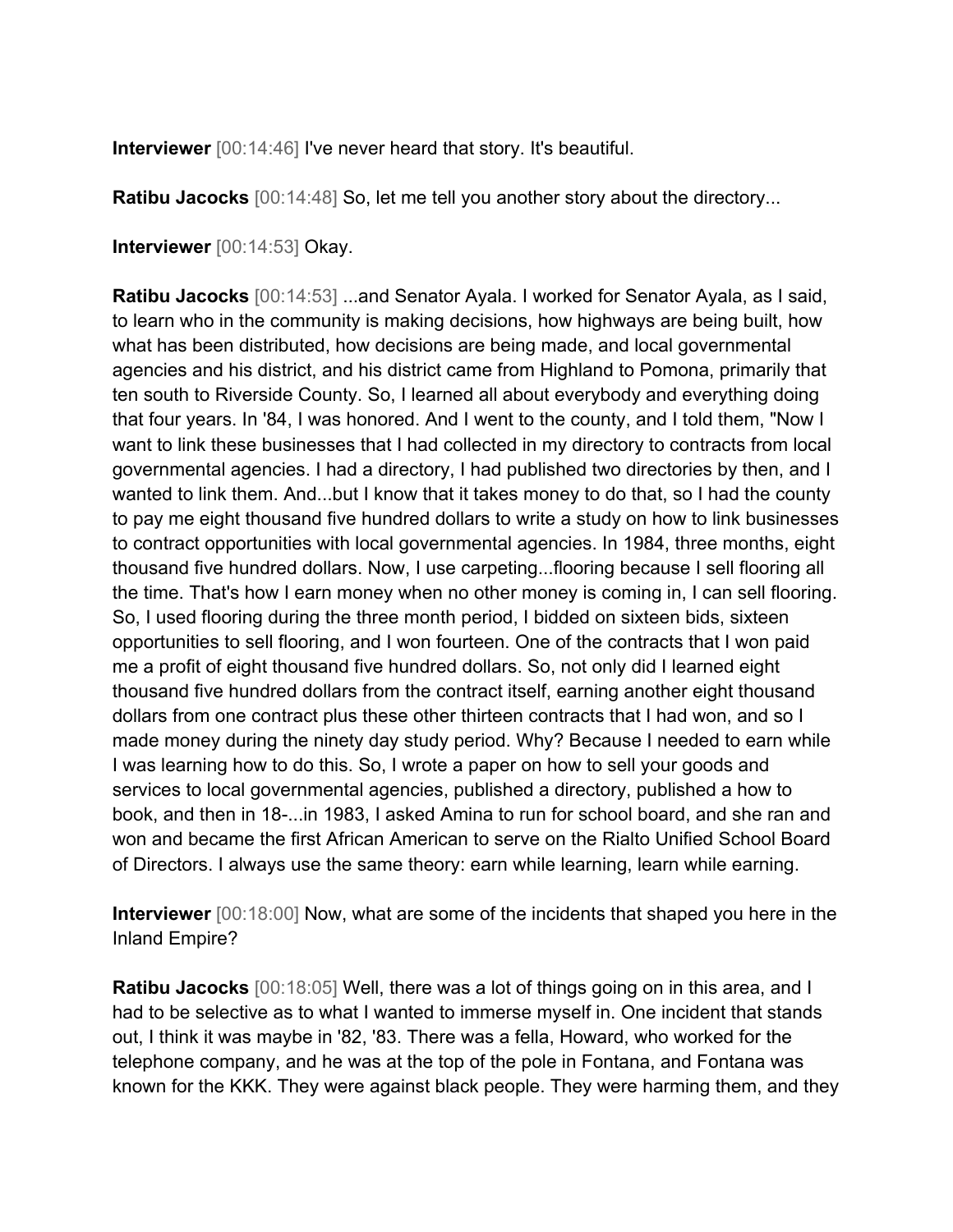shot him and...while he was on the pole, and I thought that was a terrible incident. I know young people now who don't like injustice. Now, when they see injustice, they want to do something about it, so I wanted to do something about this. And so what I did, I put together, not by myself. Jerry Herndon was my key person. We put together a group of community based organizations and the Black Muslims, and they didn't have a strong presence in this area, so they came from L.A. and there was a magazine that had hundreds of Black Muslims in black suits and bowties that march down Sierra Avenue, and that was the last time we heard from the KKK in Fontana. In fact, Fontana turned out to be one of the most progressive cities in this area for blacks. We have a black mayor in Fontana from then...from that time on. So, from that...that's how I believe that you get rid of injustice. Replace it, let them know there is no more of that, whatever it is, [phone ringing] and be strong enough to back that up, and then replace it with what you want all at the same time. So, there's a threat on one hand, but it's also a replacement on the other hand. And so that's one of the incidents that stands out, but you may not see me in any of those newspaper clippings about that particular incident because, as I've said before, I'm not trying to bring attention to myself. I'm trying to help others and serve them.

**Interviewer** [00:20:40] Now, I think that something you and I have talked about or you have tried to talk to me about a couple of different times, your heart of service. Why do you think it's important to have?

**Ratibu Jacocks** [00:20:54] Have what now?

**Interviewer** [00:20:54] Have a heart of service 'cause I have a heart of truth and justice, and you have a heart of serving others.

**Ratibu Jacocks** [00:21:01] Right.

**Interviewer** [00:21:01] Do you want to talk about that...why that's important to you?

**Ratibu Jacocks** [00:21:03] Well, I believe in service, but I also believe in getting paid. That's different than most people who are in the service business. They are so concerned with the issue that they are not thinking about how they're going to feed themselves, how they're going to live, how they can not only survive, but thrive. And I know that if you serve others, others will serve you, that come from the [??]. But Dr. King said anybody can be great because anybody can serve. The difference between what I believe in and most people, including my wife, is that service is noble. But how can you serve when you don't have? And then you have, you have to figure it out. I read a book by DeLorean. I don't know if you ever heard of him. He was an automobile car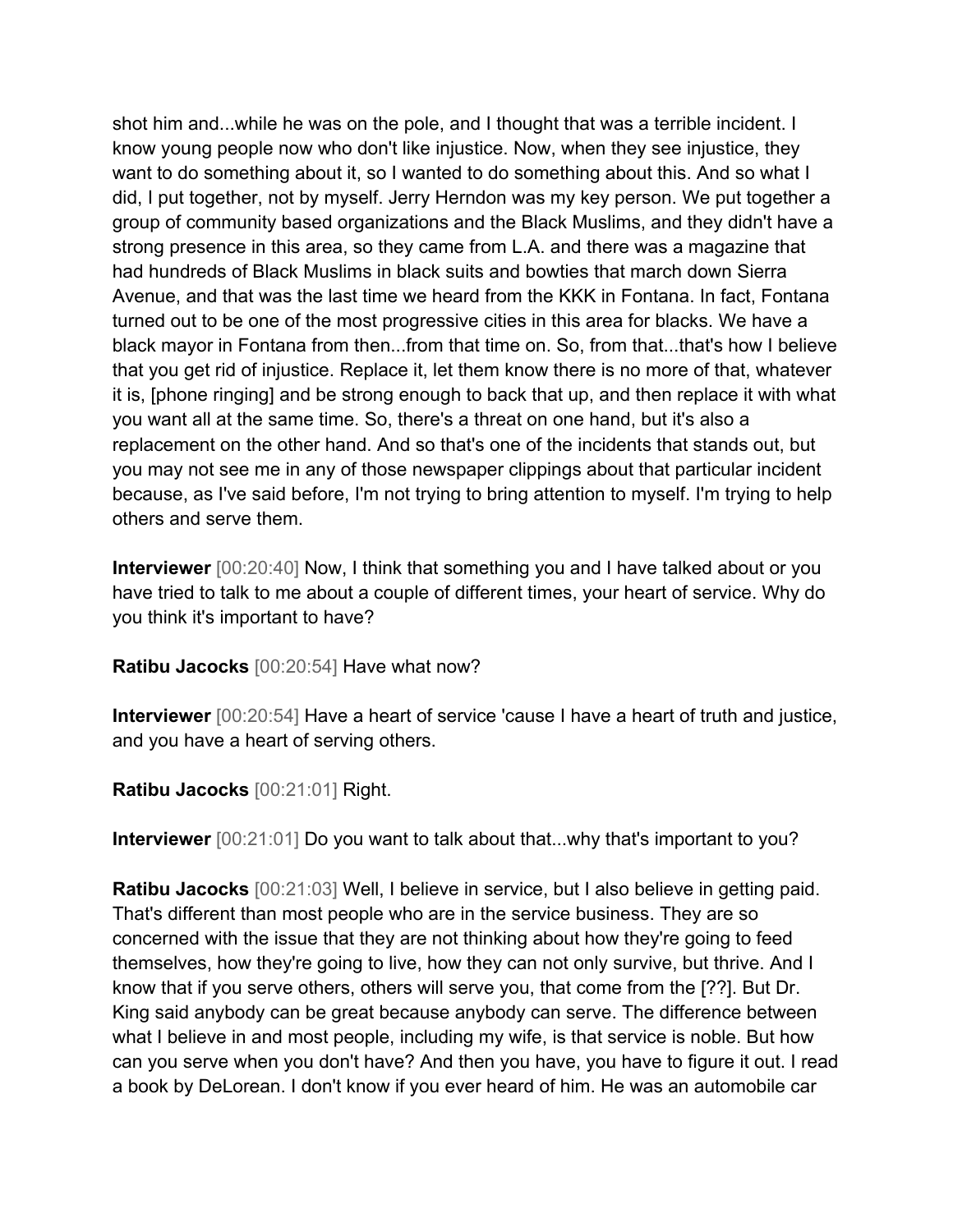maker, and what DeLorean said, that you eliminate poverty through a profit. I bet you'd never heard that concept. See, most people don't eliminate poverty because its no profit in eliminating that. There's profit in keeping it. So, you see preachers they're still...they're serving, but you don't see people being saved. You see prison being built, but you don't see people not going back. You see people in war against drugs, but drugs is increasing. So, they don't...the profit is not to eliminate it, the profit is in to maintain it. But if you want to eliminate it, you have to put the profit motive. And I said that to all young people, "How you make money doing that?"

**Interviewer** [00:23:01] Well, that's a good question.

**Ratibu Jacocks** [00:23:01] You tell me that, and I'll tell you how we can continue. And it's kind of funny because people think those two things are diametrically opposed to each other. You know, money and the elimination of poverty. How can there be money in saving souls? Money in not going back to jail? But, you know, the sheriff and all those people, they make money by locking you up.

**Interviewer** [00:23:32] Mm-hmm. Oh, I know.

**Ratibu Jacocks** [00:23:33] They are not eliminated. [doorbell rings] [Hearsay??]. So, this is a different concept that most people have not thought about, and that's the only way I have lived. So...go ahead, ask me some more questions.

**Interviewer** [00:23:51] Ask you some more? Okay, so we talked a little bit about what your father...your father's advice to you, that you have whatever it takes inside of you to make yourself successful and survive, but now I want to talk about...about specifically about your connection to Africa and why you did choose the name Ratibu...remind me of the last name you chose for yourself.

**Ratibu Jacocks** [00:24:12] Shadidi.

**Interviewer** [00:24:14] Shadadi.

**Ratibu Jacocks** [00:24:15] S-H-A-D-I-D-I.

**Interviewer** [00:24:16] Why did you choose the name Ratibu Shadidi?

**Ratibu Jacocks** [00:24:18] Well, I didn't really choose it. Dr. Maulana Karenga, who I knew about in 1967 from Kwanzaa, and I've been celebrating Kwanzaa since that time. When I moved to California in '77, I got to know him. And my name is...was William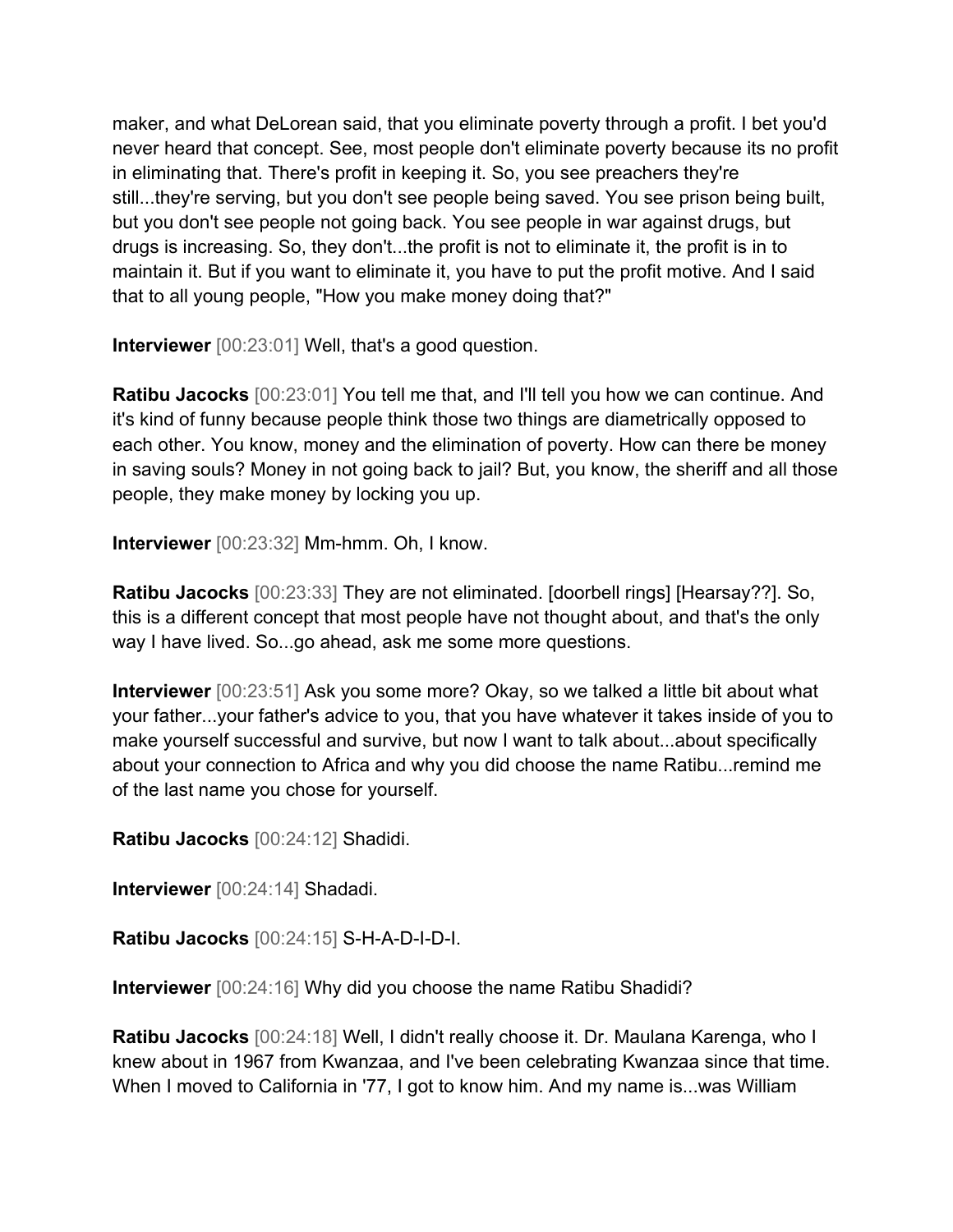Jacocks, and he said, "Why should we come in the name of the oppressor? Why should we use his name and come in? Why can't we come in our own names as black people?" And I said, "I never thought of it," and he said, "Well, you're grown now. What's your personality?" And I told him, "I like to put things in its proper place. I like to balance the scales forever, much like you." So, he's said, "A Swahili name for one who puts things in its proper place is Ratibu."

**Interviewer** [00:25:24] Maybe I should be Ratibu too.

**Ratibu Jacocks** [00:25:24] Ratibushi.

**Interviewer** [00:25:24] Ratibushi.

**Ratibu Jacocks** [00:25:31] And a name that keeps it there come from Shadidi, which is like permanency. It doesn't change. So, I got the name Ratibu Shadidi, and that's how I got the name. My name is who I am. It's not...it's more of a...not just a...who I am, but...in a title, but it's my personality, my whole being, my whole self, and when you call my name, Ratibu, that's who I see. That's what I like. "Oh, that's a car," and you know what I'm talking...car just passed. You can imagine what that was or an automobile. "Oh, look at that pretty plant." So, names, I'm telling you certain things, and that name tells me who I am.

**Interviewer** [00:26:26] Wow. Who stands out most in your mind in the struggle of civil rights, and what did they do to make them stand out to you?

**Ratibu Jacocks** [00:26:34] The most important figure that I know of in my whole lifetime...one was Marcus Garvey. I thought I had on this shirt, this of my family [inaudible]. But Marcus Garvey from old, but the person who carried on his legacy in a different way, in a way that like it, is Dr. Maulana Karenga, and Dr. Karenga stands out because he saw the importance of culture as the answer. And when we say culture, we mean the self-conscious, listen to this definition of culture, the self conscious thought in practice by which a people creates itself, names itself, and then introduces itself to history and society. That's through culture, and it encompasses many areas. Not song, and dance, entertainment, but also history, also spirituality, and also economic organization, also political organizations, social organizations, creative productions as well, and then add those who have shaped your whole human personality that comes out of the practice of those, all the seven areas. So, culture is very important to me.

**Interviewer** [00:28:07] I actually really love that definition of culture, and I think, me as a young person, not only is that one of the things I embrace, but it's something I struggle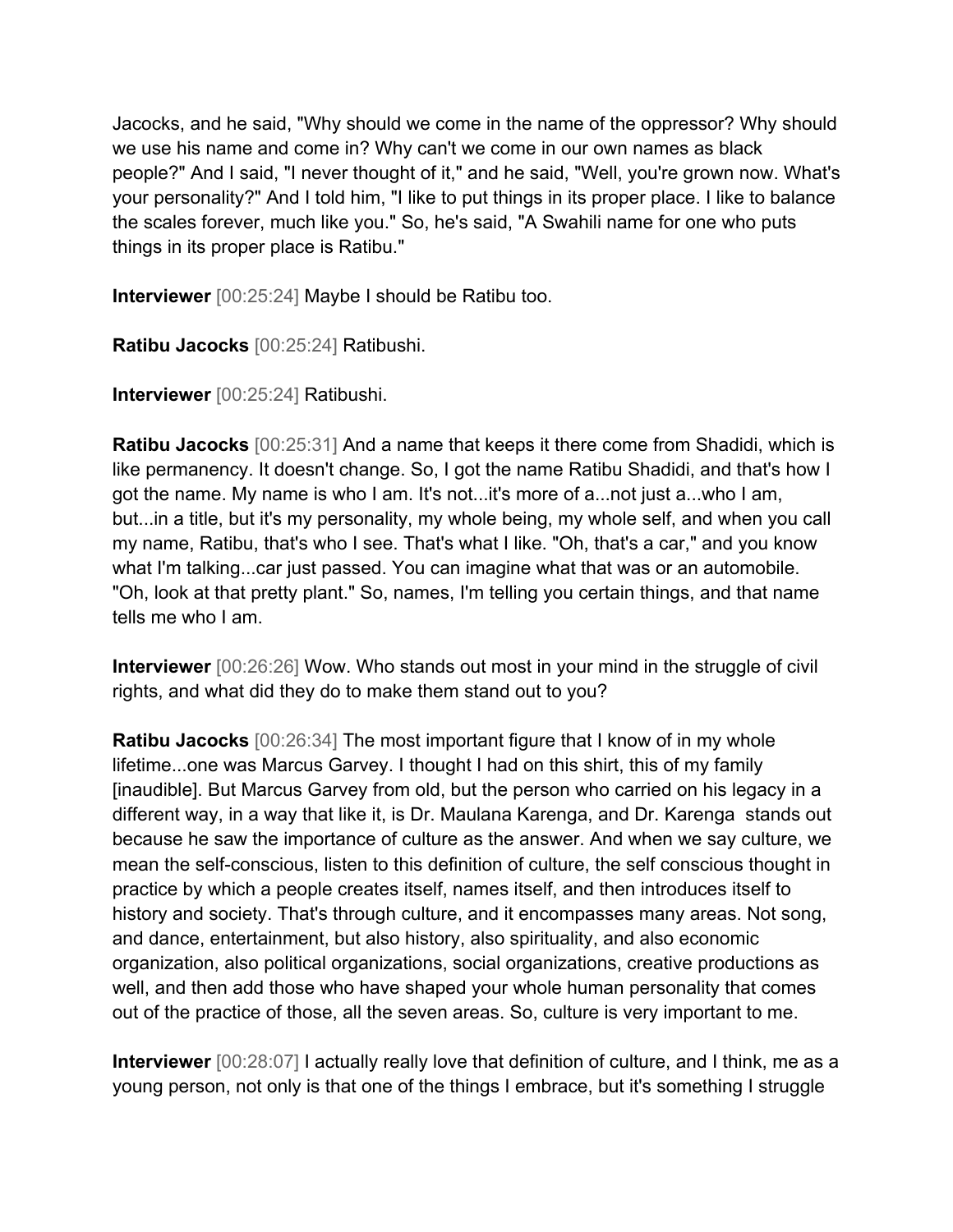with teaching to others, but at the same time I see my culture, black culture, being...being...yeah, I'm gonna go as far as, say, being stolen from me by many different cultures in America. So, do you think there's a line between sharing your culture and having your culture appropriated and stolen from you in America and throughout the world, and can you talk about...discuss that concept a little bit?

**Ratibu Jacocks** [00:28:51] That's a real good question because that's what Dr. Karenga taught. There was a work of Kawaida. K-A-W-A-I-D-A, Kawaida, and Kawaida takes from the past. What is tradition? That's a traditional, that's the first thing you have to decide and establish in your culture. Is it traditional in your own...in your own experience? Not in Europe, not in Mexico, not in China, but in Africa. Is it traditional? That's the first question I ask. Is it traditional? I want to know is it tradition, but it's not enough to say because it's tradition in Africa, then I should adopt it here because it's been a separation, four hundred years of separation, so I just...and plus, it's too big. I wouldn't know what to do. I wouldn't know what's next if I based it strictly on tradition. But the second question that I ask, and we have to ask, is is it reasonable? Is it reasonable? Let's see...is it traditional? Is it reasonable in America? And then thirdly, how would it prove itself in practice if I should practice it? So, then when we had our wedding, we had a Kawaida African wedding, we took the best that we could find in Africa. We shaped it as to its reasonableness in America. Then we said, how would it prove itself in practice? Everybody cried, everybody saw the beauty. Everybody loved it. They...it was in 1984, and people talk about it like it was yesterday, and over a thousand people were there because it was so powerful, but it was a Kawaida African wedding. We did not jump brooms. I don't know if that came from the enslavement period, so that's not traditional in Africa, so why would I jump a broom? I don't...I've been careful to ask: is it traditional in Africa?

**Interviewer** [00:31:15] Now, thinking about the...Kawaida?

**Ratibu Jacocks** [00:31:22] Kawaida.

**Interviewer** [00:31:22] Kawaida. Thinking about Kawaida and thinking about the separation between our roots in Africa and our new roots in America 'cause there's...I feel like there is a distinction clearly. There are some aspects of the two cultures that intermingle, but there is a distinction between African culture and black American culture, and there are traditions in black American culture today. For those of us who can't really trace our roots back to Africa, there are people who do still jump the broom instead have a ceremony like you and Amina did. What are some aspects of black American culture that you think are tradition for black Americans now, or do you think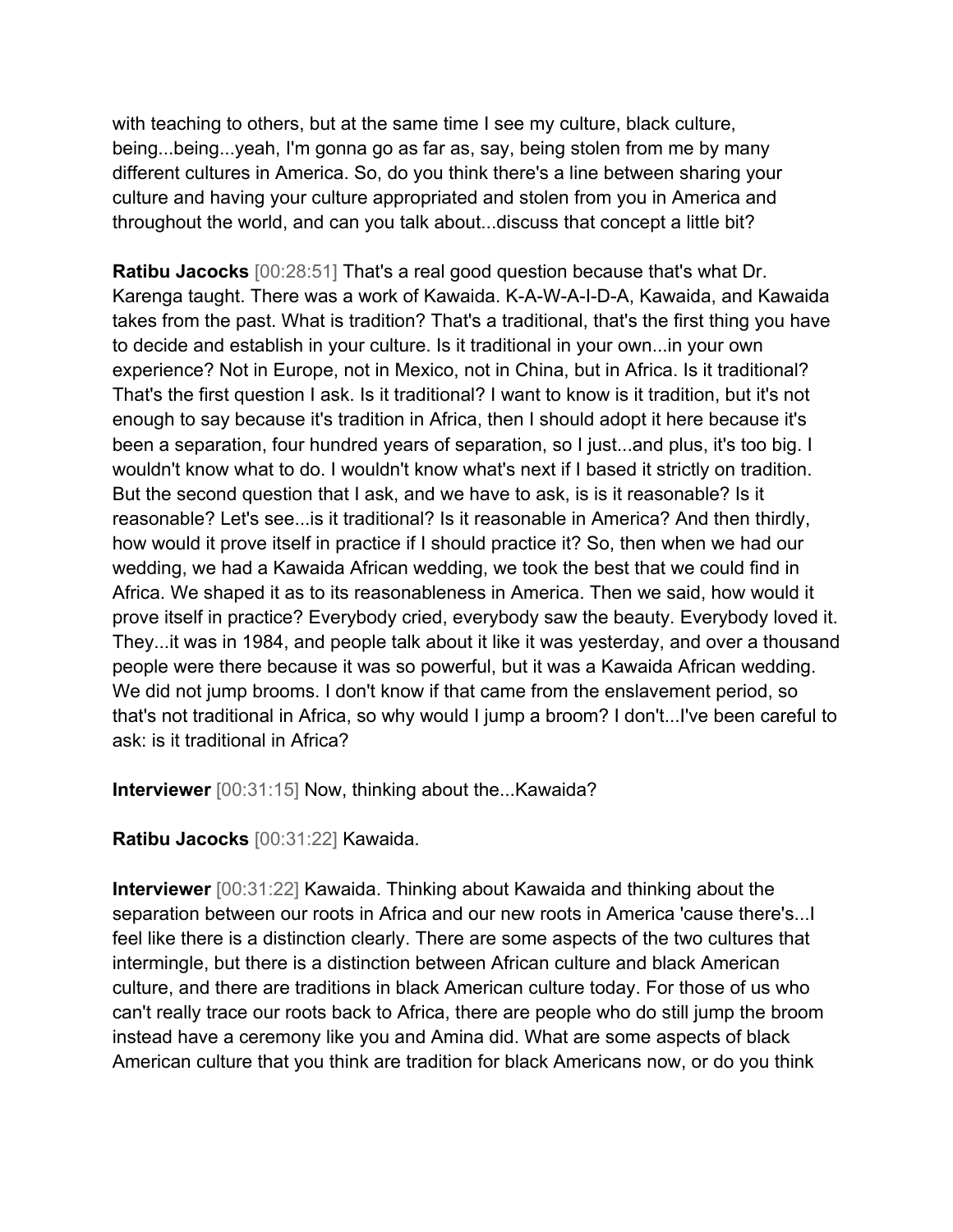that black Americans should really...almost dismiss what we consider black American culture and revert to...so...or...adopting Kawaida to themselves today?

**Ratibu Jacocks** [00:32:26] Okay. The continent of Africa is a big place.

**Interviewer** [00:32:31] Yeah.

**Ratibu Jacocks** [00:32:31] In fact, the biggest continent. There is a lot of different ethnic groups all over the place. They have a lot of different traditions in Africa. A lot of them.

**Interviewer** [00:32:44] Yeah.

**Ratibu Jacocks** [00:32:44] So, you don't know which one to take because, first of all, you don't know what part of Africa...most people don't know what part of Africa they came from and if they do, they still don't know the culture of that one little spot there. So, listen carefully. Its to take the most beautiful part of the continent that you can find. [coughs] Excuse me. The most beautiful part. So, this is why we are so special as black people. That's why no one else can do this in America. No one can do this. Chinese bring Chinamen with them, Mexican bring Mexico with them, Irish people bring Irish dance with them. We don't bring anything. We create what we want, and we just ask three basic questions. Is it traditional? Is it reasonable? And how would it prove itself in practice? Some stuff you leave alone. Strong families in America, in black America, still...should still be there. That's Africa, too, but it still should be there. Other things, lift every voice and sing to Earth and Heaven rings. That's an African American invention, but is African also in this tradition. See, let us be true to our native land. It's written in the song. So, we sang those songs. Not only that, we displayed the black, red, and green flag in American tradition, not an African flag. This is an American tradition. So, we don't throw that out because the black stands for the people, the red for the struggle that the people went through, and the green for the rewards that comes from the practice and the struggle of the people. So, that's why we put our hands on our heart, and we say our unity as sisterhood, brotherhood and struggle is continuously and constantly against not only the oppressor, but against all than us which is in contradiction to our values and the choice we make. We choose the liberation of our people as our life goal and light...and struggle as the method to achieve it. Our choice is conscious, full, and free. We accept our risk and welcome all rewards it brings. We have nothing better, more revolutionary or rewarding to do with our lives than to struggle, to bring to being a new world, a world in which we are people, and our children can live, love, and creative freely, and walk and stand and in a warmer sun. That's the Kiapa I just recited.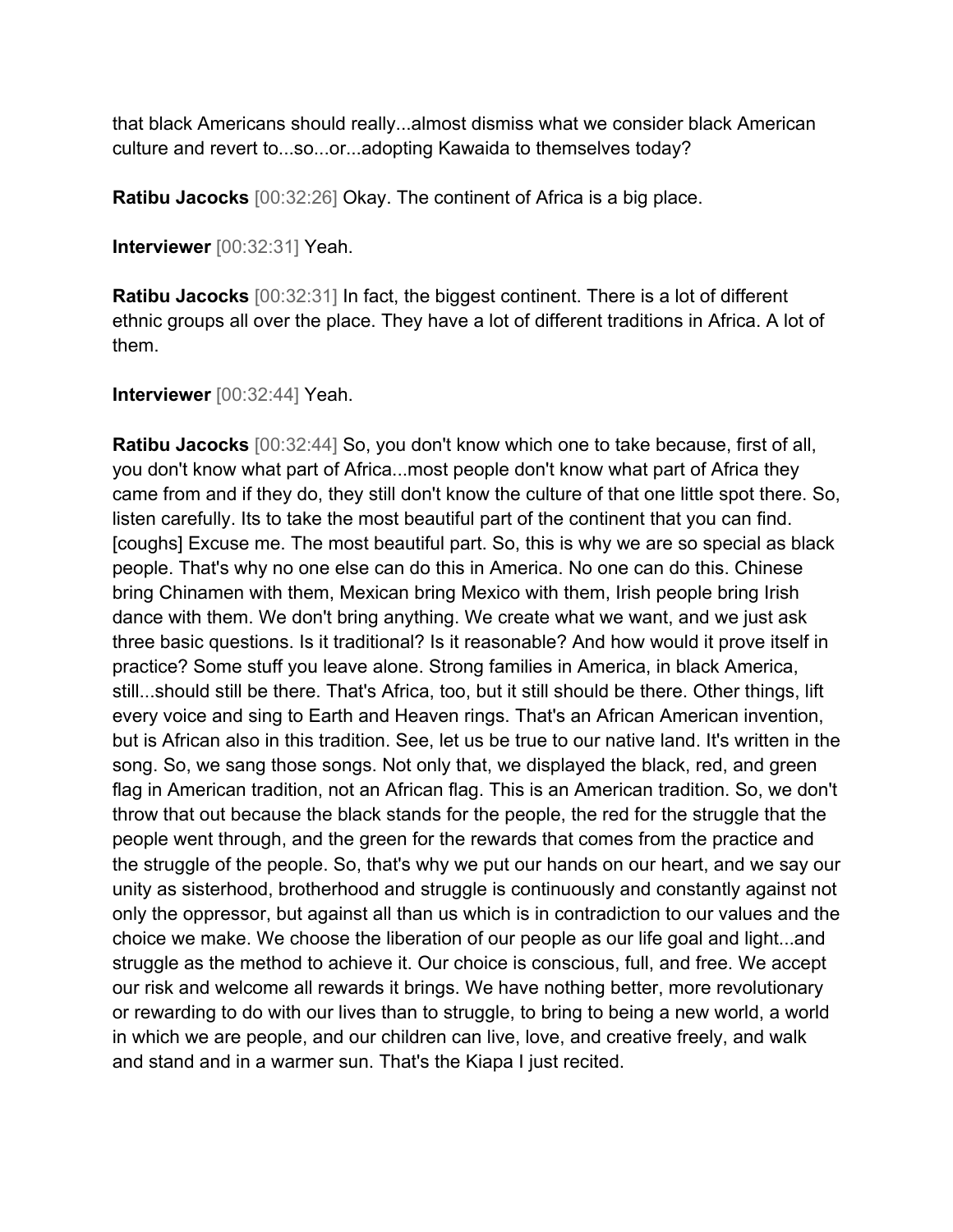**Interviewer** [00:35:44] Wow.

**Ratibu Jacocks** [00:35:46] And we face the flag when we say that.

**Interviewer** [00:35:52] That's beautiful. Now, just closing this interview, I want to ask you a couple more questions, or I'd like you to respond to one more thing? Just some parting advice. What advice would you give any young person, any young black person, young African person, what advice would you give them when they're searching for their culture, but also searching to earn and learn at the same time?

**Ratibu Jacocks** [00:36:17] Study.

**Interviewer** [00:36:19] Study. Why study?

**Ratibu Jacocks** [00:36:20] Study.

**Interviewer** [00:36:22] Okay.

**Ratibu Jacocks** [00:36:22] Study, and then you have to study twice as hard. You take the book that they give you and they will say in the book, this started in Greece. This started here. Check it out. They said the Bible may have started here. Check it out. And once you study, you will see that you can find yourself in it. The only reason I studied the Bible, the only reason I teach the Bible, the Bible, is because in Act 7:22, it said Moses, who wrote Genesis, Exodus, Leviticus, Numbers, and Deuteronomy, those first five books of the Bible, studied. Studied! In Africa and Egypt and with mighty in words and deeds. So, he studied that, so he knew that. So, I asked, and I always asked preachers, "What did Moses study?" You won't find that in the Bible. You have to come out of the Bible and see what was going on at the time. What did he study? He studied mathematics, he studied writing down, he studied military strategy. He learned to be so disciplined that he could sink in sand and walk on water. This is what the Africans knew. This is what they studied. So, he has so much knowledge, there's nothing for him to write five books of a Bible. Why? Because he's knowledgeable. So, study is first, and you study twice as hard as anybody else who studied. Not only do you make an A of what they're teaching you, but you make an A on what you're teaching yourself. No one can beat you when you do that. No one can stop you. And that's what I tell to young people, study... We used to say this in the '60s: if you are not working, and you are not studying, you're jiving. It was just no other way.

**Interviewer** [00:38:35] Yeah.